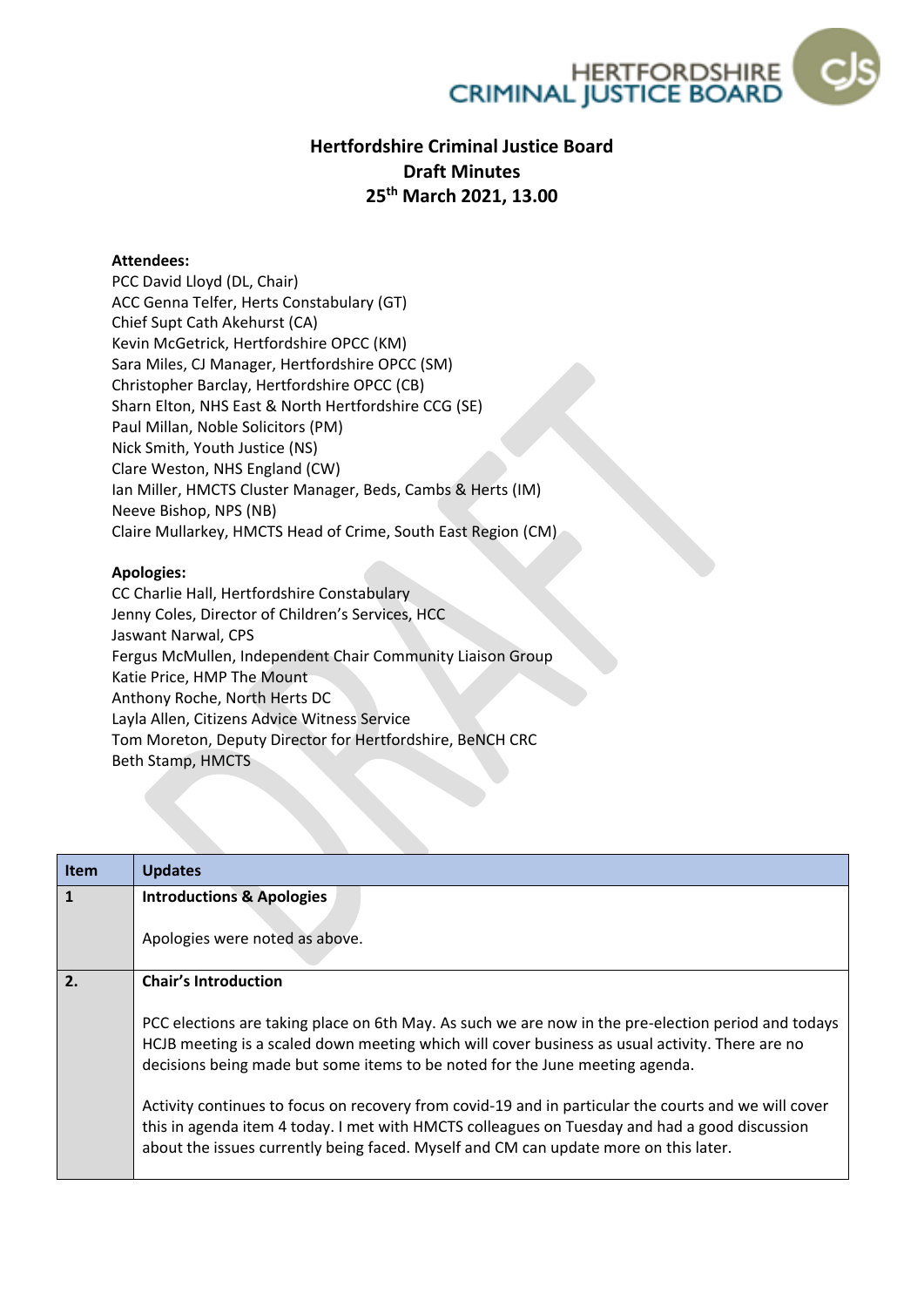HERTFORDSHIRE - Cl

|    | We have the Governments roadmap to lifting restrictions now laid out which saw the first step<br>earlier this month with schools re-opening. We have to consider the impact that lifting restrictions<br>will have on the criminal justice system and what we are anticipating to see in terms of crime levels<br>over the next 6 months.                                                                                              |
|----|----------------------------------------------------------------------------------------------------------------------------------------------------------------------------------------------------------------------------------------------------------------------------------------------------------------------------------------------------------------------------------------------------------------------------------------|
| 3. | Review of minutes and Action Log from 17th December                                                                                                                                                                                                                                                                                                                                                                                    |
|    | The minutes were agreed as a true and accurate reflection of the discussion.                                                                                                                                                                                                                                                                                                                                                           |
| 4. | <b>Performance &amp; Recovery</b>                                                                                                                                                                                                                                                                                                                                                                                                      |
|    | CB took the Board through the 12-month CJ performance report:                                                                                                                                                                                                                                                                                                                                                                          |
|    | Some areas of note:                                                                                                                                                                                                                                                                                                                                                                                                                    |
|    | Recorded crime is still to return to 2019 level (assuming it will return to this level when all<br>٠<br>restrictions lift). 2020 level is down 12% on the previous year. The exception to this is DA<br>which is above 2019 levels.                                                                                                                                                                                                    |
|    | Capacity was looking better for CC trials in December 2020 but dipped again in January 2021<br>$\bullet$<br>(with latest lockdown).                                                                                                                                                                                                                                                                                                    |
|    | Capacity peaked in November / December 2020 in the Mags.<br>$\bullet$                                                                                                                                                                                                                                                                                                                                                                  |
|    | There is pressure on victim and witness support with either increased caseload, increased<br>$\bullet$<br>complexity of cases or retaining cases for a lot longer.                                                                                                                                                                                                                                                                     |
|    | CPS agreed to PPMG (Performance & Programme Management Group) to dip sample cases<br>$\bullet$<br>that have been finalised after a number of hearings to try and identify any trends, issues and                                                                                                                                                                                                                                       |
|    | learnings.                                                                                                                                                                                                                                                                                                                                                                                                                             |
|    |                                                                                                                                                                                                                                                                                                                                                                                                                                        |
|    | CW noted the increase in presentations from victims and survivors of sexual abuse. NHS England has<br>now twice increased its capacity for talking therapies for those who have been victims of sexual<br>abuse.                                                                                                                                                                                                                       |
|    |                                                                                                                                                                                                                                                                                                                                                                                                                                        |
|    | The Chair discussed a possible wider review of the DA figures $-$ e.g., how much is interfamilial /<br>intimate? This could be something to explore more at a future meeting. SE would support this and<br>these conversations have been had at the early intervention & prevention subgroup. Also, it would<br>be good to get a sense of the services and support that has worked well to get improved coverage<br>across the County. |
|    | CM updated that there has been a slow and steady increase in trial courts at St Albans. Had to do<br>lots of work in the building to ensure jurors and others are safe in the court room but also in the<br>deliberation room and while eating lunch.                                                                                                                                                                                  |
|    | NS noted the Governments emphasis on swift administration of justice, particularly for youths<br>where they are putting in to a learning experience. This becomes increasingly difficulty the further<br>the distance between the commission of the crime and the introduction of the intervention.                                                                                                                                    |
|    | Action: Data presented going forward to look in more detail at victim / witness attrition.                                                                                                                                                                                                                                                                                                                                             |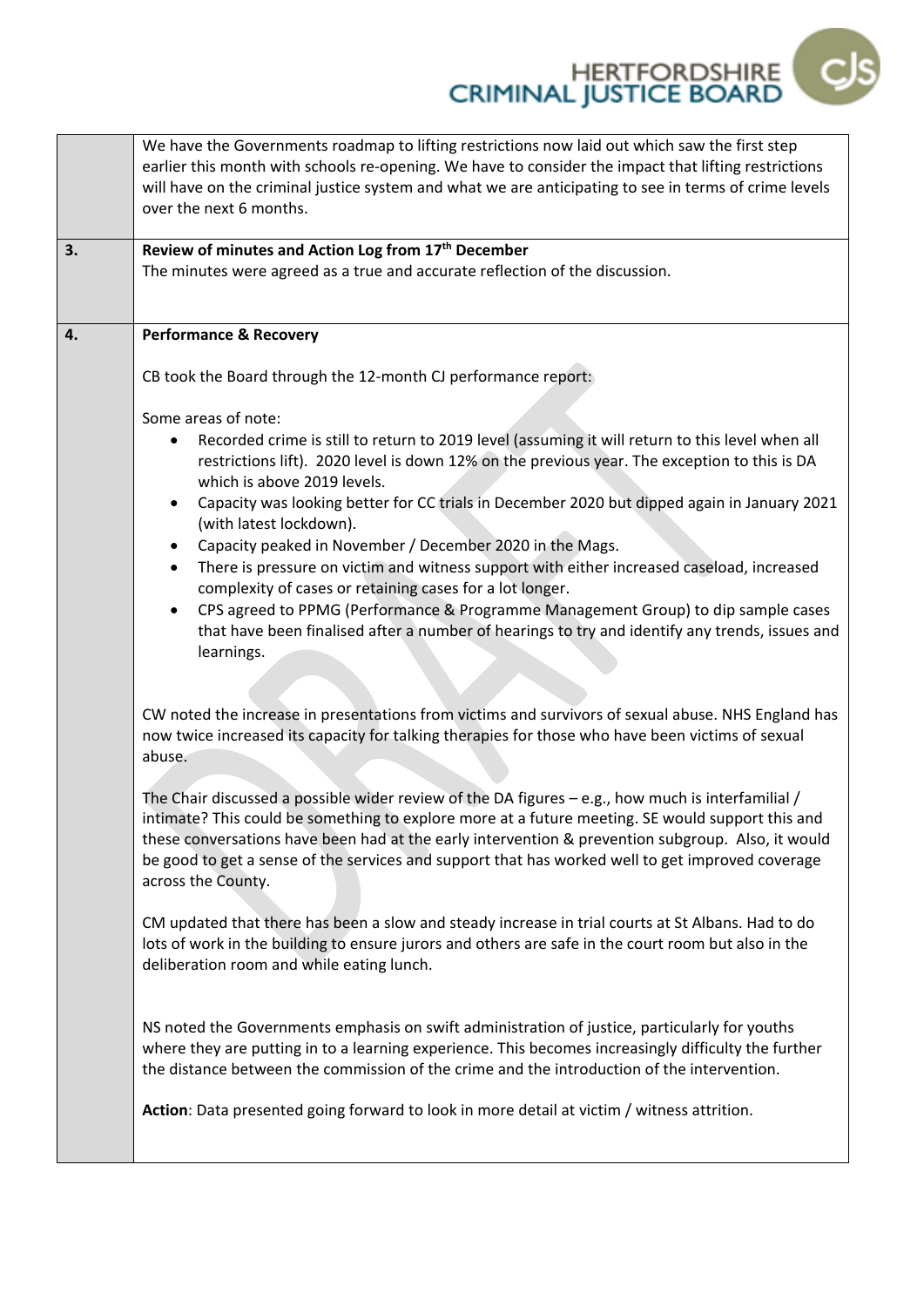

| 5. | Liaison & Diversion Service / Community Sentence Treatment Requirement update                                                                                                                                                                                                                                                                                                                                                                                                                      |
|----|----------------------------------------------------------------------------------------------------------------------------------------------------------------------------------------------------------------------------------------------------------------------------------------------------------------------------------------------------------------------------------------------------------------------------------------------------------------------------------------------------|
|    | <b>Liaison &amp; Diversion</b>                                                                                                                                                                                                                                                                                                                                                                                                                                                                     |
|    | The extended Liaison and Diversion service launched this time last year with a challenging start,<br>operating in police custody during the pandemic.                                                                                                                                                                                                                                                                                                                                              |
|    | Reach and health needs identified - high level of mental health needs; 374 out of the 604 adults.<br>Small number identified with learning disability needs and a larger number with substance misuse<br>needs. Many will have multiple needs.                                                                                                                                                                                                                                                     |
|    | They track how many make it to their first appointment - mental health, substance misuse and<br>alcohol referrals.                                                                                                                                                                                                                                                                                                                                                                                 |
|    | <b>Community Sentence Treatment Requirements (CSTRs)</b>                                                                                                                                                                                                                                                                                                                                                                                                                                           |
|    | When commissioned the Liaison & Diversion Service, NHS England also entered into an agreement<br>with the provider to additionally provide the talking therapies for CSTRs. NHS England are<br>responsible for the commissioning of the mental health services and colleagues in Local Authority<br>are responsible for the commissioning of substance and alcohol misuse service. CSTRs are all about<br>collaboration amongst a number of parties in order to stimulate their use by Sentencers. |
|    | White paper published about 2 months ago that talks about the move to integrated care systems.<br>CSTRs show how integrated care systems might work to bring stakeholders together to commission<br>services that span a number of interests.                                                                                                                                                                                                                                                      |
|    | CA commented that the feedback from custody staff is how fantastic and proactive the Liaison &<br>Diversion team have been. Grateful that they have been able to come in despite the Covid issues.                                                                                                                                                                                                                                                                                                 |
|    | PM highlighted from the Defence community, the excellent work of the Liaison & Diversion service.<br>Do hope it becomes an integral part moving forward.                                                                                                                                                                                                                                                                                                                                           |
| 6. | <b>Forward Look</b>                                                                                                                                                                                                                                                                                                                                                                                                                                                                                |
|    |                                                                                                                                                                                                                                                                                                                                                                                                                                                                                                    |
|    | Discussed areas that the Board would like to look at in the June meeting.                                                                                                                                                                                                                                                                                                                                                                                                                          |
|    | First look at a Criminal Justice Plan                                                                                                                                                                                                                                                                                                                                                                                                                                                              |
|    | Racial disparity                                                                                                                                                                                                                                                                                                                                                                                                                                                                                   |
|    | Virtual HCJB public meeting                                                                                                                                                                                                                                                                                                                                                                                                                                                                        |
|    | Domestic Abuse - Jenny Coles / DCI Ben Wright to be invited to present more detail at the<br>next meeting                                                                                                                                                                                                                                                                                                                                                                                          |
| 7. | Any other business                                                                                                                                                                                                                                                                                                                                                                                                                                                                                 |
|    |                                                                                                                                                                                                                                                                                                                                                                                                                                                                                                    |
|    | Updates have been forwarded to the group on the Common Platform and from the Legal Aid<br>Agency. An update was also sent in advance of the meeting by Jaswant Narwal at CPS.                                                                                                                                                                                                                                                                                                                      |
|    | CA - Doing a lot of work around listings particularly in the Magistrates - making sure utilising listing<br>patterns effectively. Been attending the SE regional working group with the District Judges - helped<br>them to understand some of the police challenges too. Making some progress in the Magistrates<br>Courts and starting to in the Crown too.                                                                                                                                      |